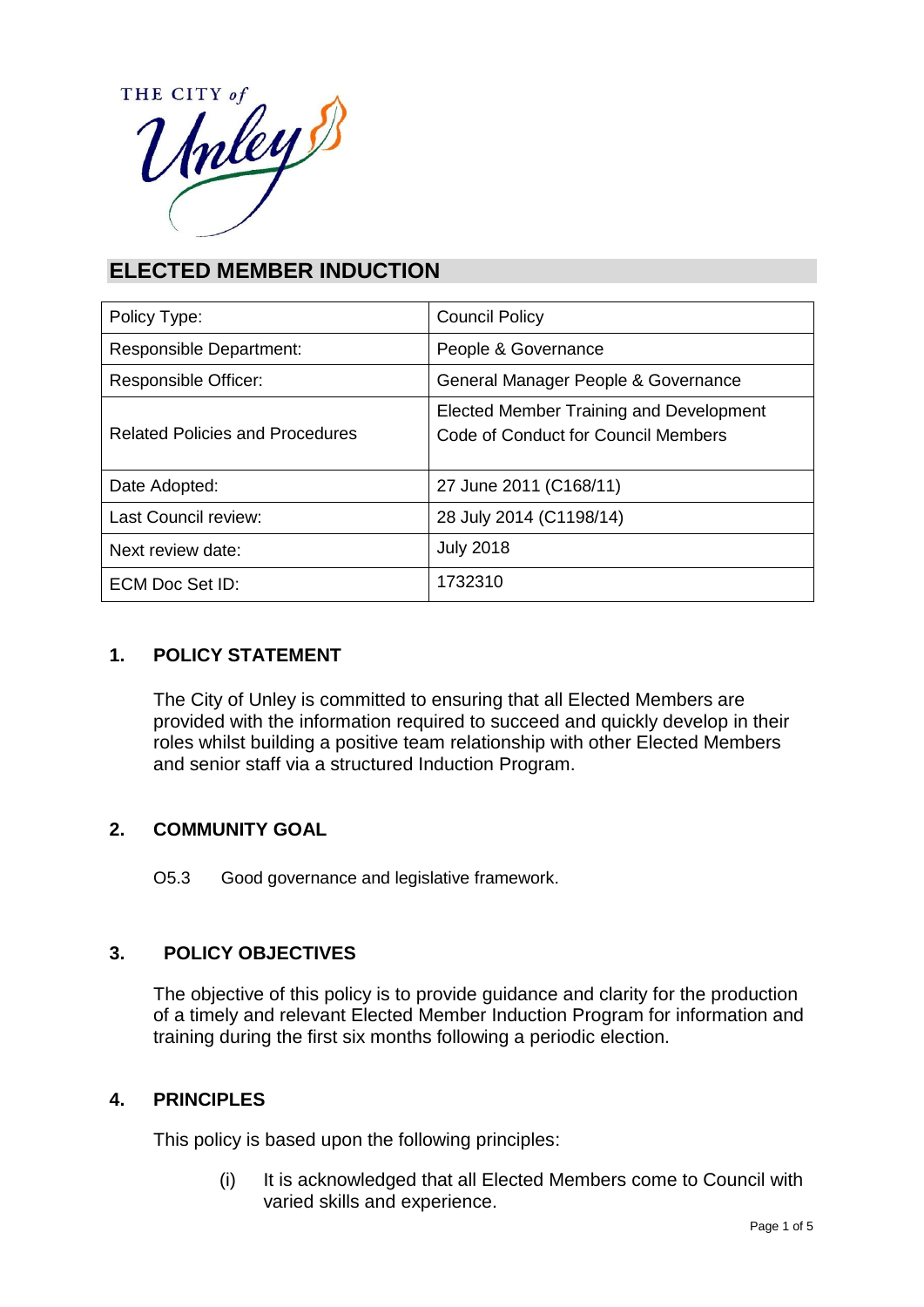- (ii) Every Elected Member has a significant contribution to make to the City of Unley.
- (iii) All Elected Members have a personal responsibility to actively seek development opportunities in order to appropriately undertake their role and better represent constituents and the community.
- (iv) All Elected Members are expected to actively participate in the induction program of the Council.

### **5. POLICY**

5.1 The Induction Program will include information on the following (but not limited to):

#### **PART ONE: FORMALITIES**:

- (i) Swearing in formalities
- (ii) Photographs for use in Council publications (individual and group)
- (iii) Orientation Civic Centre facilities and satellite sites.

### **PART TWO: LOCAL GOVERNMENT IN SOUTH AUSTRALIA**

Local Government Legislation

#### **The Roles and Functions of Local Government**

The Role, Functions and Objectives of a Council Services provided by Councils The Composition, Structure and Operation of Councils The Role of the Principal Member Terms of Office of Council Members

#### **The Local Government Association of South Australia**

Key Functions of the LGA The LGA State and Senior Executive Committees The LGA Secretariat

#### **PART THREE: COUNCIL MEMBER ROLES AND RESPONSIBILITIES**

#### **The Role of a Council Member**

Council and Committee Meetings **Subsidiaries** Informal Gatherings Civic Duties Effective Relationships (eg. interaction with residents). Conduct of Members Representation Advocacy Time Commitment (ie. Ward briefings, EM briefings, Committees, Reference Groups)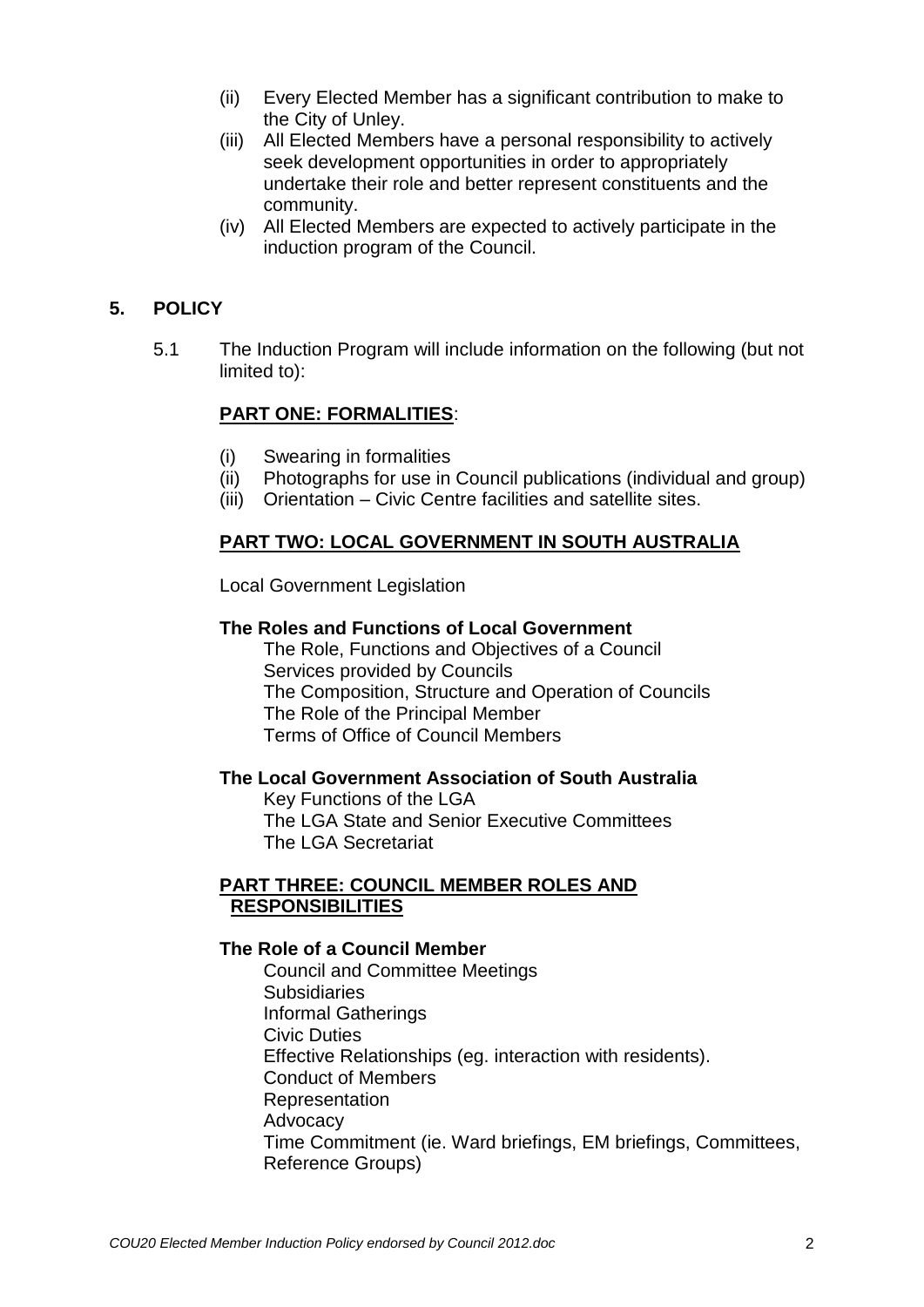#### **Council Meetings**

Preparation for Meetings Liability Meeting Procedures Voting at Meetings Calling Meetings Special Meetings of Council Quorum Public Access to Council and Committee Meetings Minutes of the Meeting Public Access to Minutes of Meetings Internal Review of Council Decisions

#### **Policy Making and Strategic Management Planning**

Policy Decisions Strategic Management Planning

#### **Communication between the Community and the Council**

Public Consultation Policy (ie. Community engagement policy) Media (Corporate communication, personal blogs etc) Use of Information Representation and Communication

#### **The Legal Responsibilities of a Council Member**

Code of Conduct for Council Members Conflict of Interest Register of Interests Allowances and Expenses **Confidentiality** Record keeping / State Records Act Independent Commissioner Against Corruption Ombudsman Freedom Of Information

#### **PART FOUR: KEY FUNCTIONS OF COUNCILS**

#### **The General Management of the Council**

The Role of the Chief Executive Officer **Delegations** Nominated delegates Organisation structure

#### **Financial Governance**

*Local Government Act 1999* and Regulations Strategic Management Plans The Annual Business Plan The Budget Rates Other Sources of Funds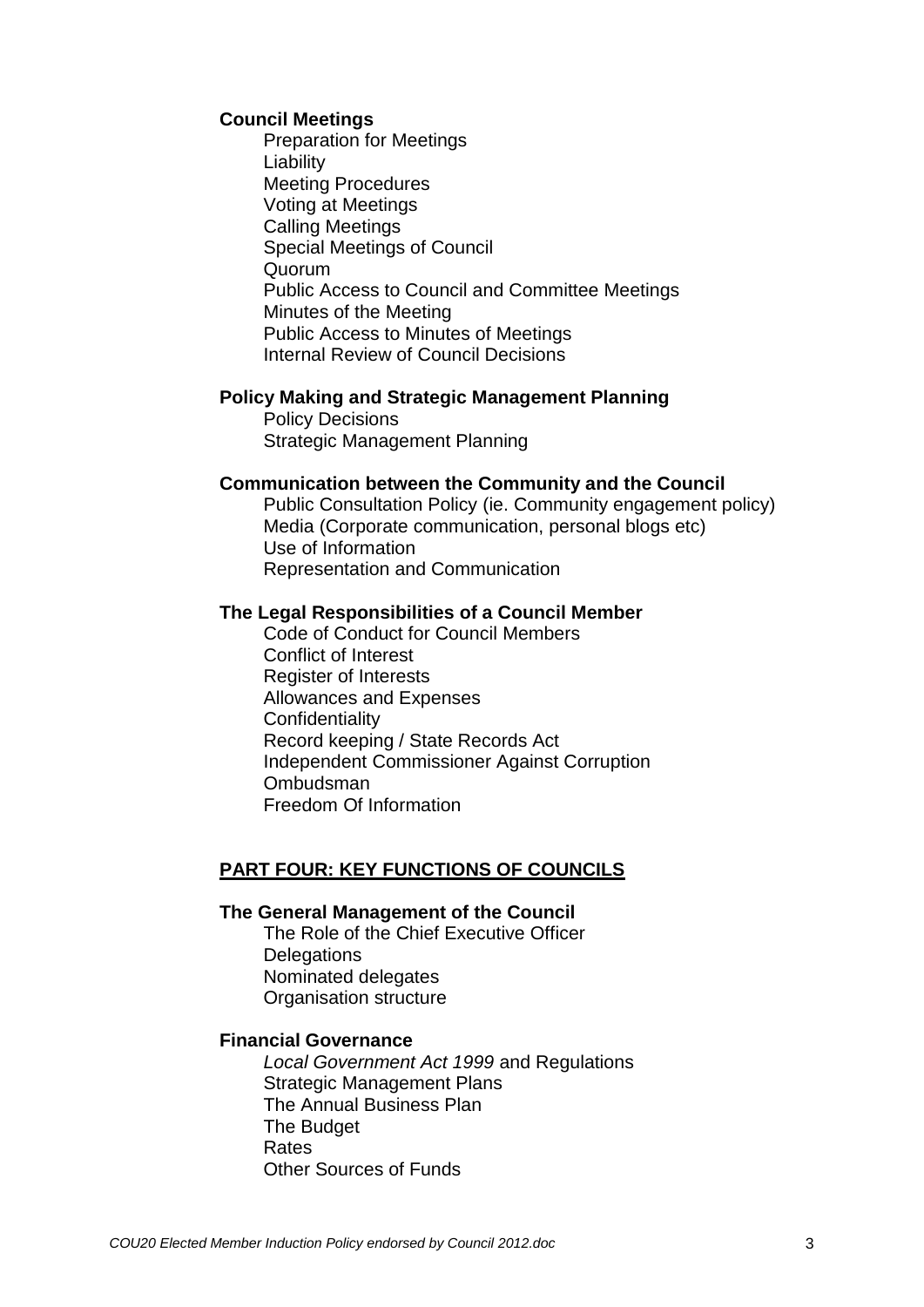#### **Efficient and Effective Service Provision**

Contracts and Tenders Policies

### **Planning and Development**

What is 'Development'? The Statutory Framework The *Development Act 1993* and Regulations The Development Plan Development Assessment Panel The Building Rules

### **PART FIVE; MISCELLANEOUS**

Current projects and issues Administrative matters (eg. swipe cards, security, car parking, Elected Members' Room, pigeon holes) Information technology Relationship building, social events, ward briefings Various forms to be returned asap. Additional Elected Member Training Sessions and LGA courses. Tour of the Council area.

- 5.2 The Policy will be made available at Candidate Briefing Sessions.
- 5.3 The Manager Governance and Risk, or General Manager People and Governance, who has responsibility for the creation and implementation of the Induction program, will make contact with each Elected Member for the City of Unley and will be the first point of contact for all newly Elected Members.
- 5.4 The induction program will be formally endorsed by Council prior to the impending election and will be administered by the Manager Governance and Risk.

### **6. DEFINITIONS**

Nil applicable.

### **7. LEGISLATION / REFERENCES**

Local Government Act 1999

### **8. POLICY DELEGATIONS**

Nil applicable.